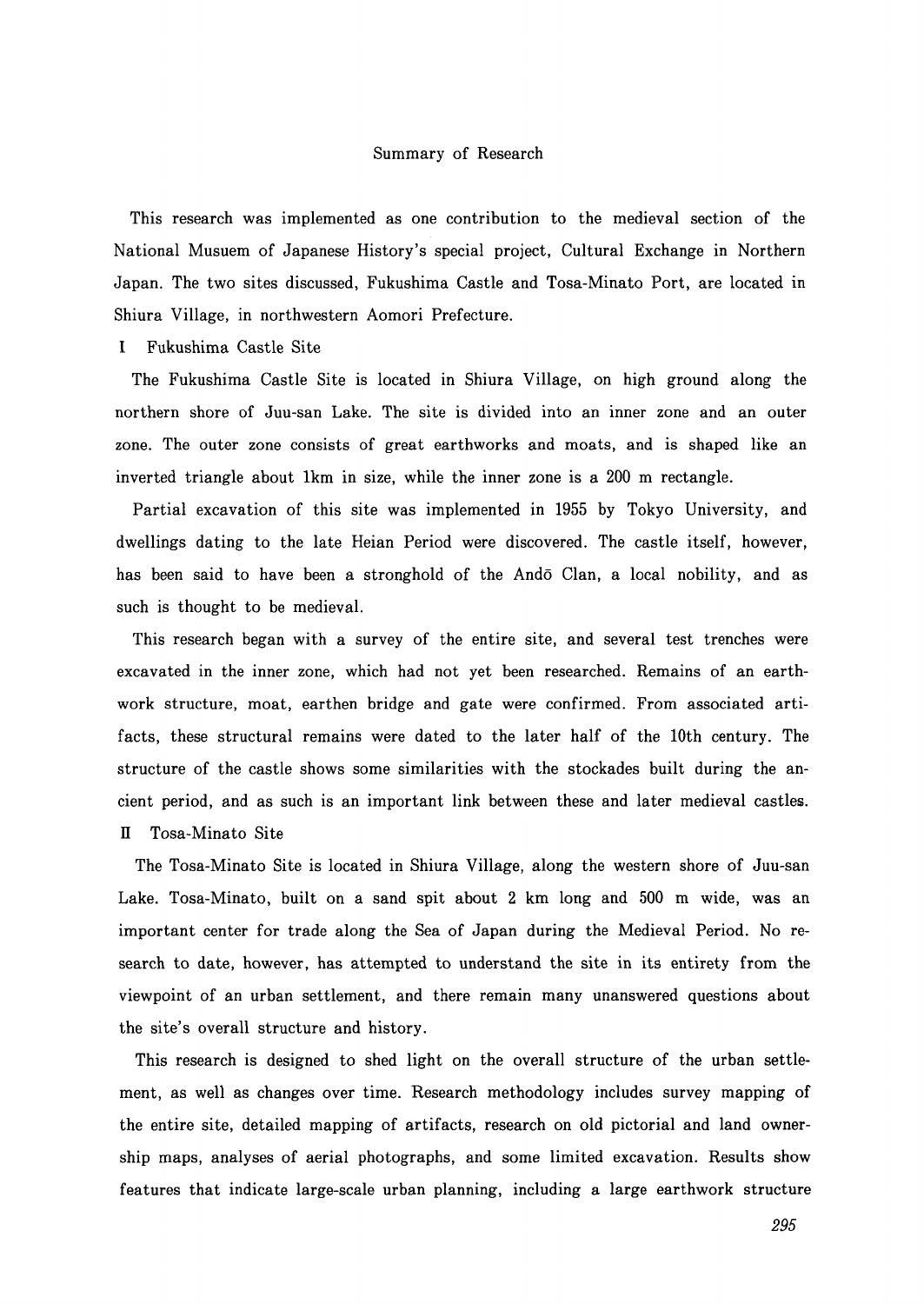and main center street. Changes in the settlement over time will be also clarified.

(1) Changes over time

Based on the above results, the history of the settlement can be divided into the following stages :

Stage 1 From the second half of the 12th century. Some artifacts were unearthed from the area north of the earthwork (built at a later date), but the structure of the settlement is not clear. This stage coincides with the Oshu Fujiwara Clan.

Stage 2a From the second half of the 14th century. A well-planned urban area, with residence of ruler and harbor facilities, was confirmed in the area north of the earthwork.

Stage 2b From the end of the 14th century. An earthwork structure and moat divided the sand spit into two sections, with residences and shops along a central street in the area south of the earthwork. This stage represents the maximum development of the settlement, when both sides of the earthwork were included under the urban plan.

Stage 2c From the third quarter of the 15th century. Buildings appeared which ignored the previous plan. This stage marks the end of the medieval period city.

Stage 3 From the first half of the 17th century. The port developed under the feudal system, and assumed its present form.

(2) Structural Remains

Major structural remains are as follows :

Earthwork construction began towards the end of the 14th century, but the structure was strengthened and expanded in the early 15th century. A moat was dug along the south side. This structure divided the city into two parts, and also served to protect the northern part.

Northern Zone: Research revealed the presence of a moat, enclosing an area of about 100 sq. m., which is thought to represent the residence of the local ruler. Remains of numerous streets, large wells, and semi-subterranean pit dwellings were detected outside the residence. This indicates that the area north of the earthwork served as residence for the ruler, his court and also artisans.

Southern Zone : A main street started at the earthwork, and ran in a south-north direction through the center of the sand spit. The area along the street was divided into plots by fences, with evidence of a well and small dwelling in each plot. The buildings have yet to be excavated, but most likely represent homes and shops built during the zenith of the site. In addition, the remains of a graveyard, which was part of as